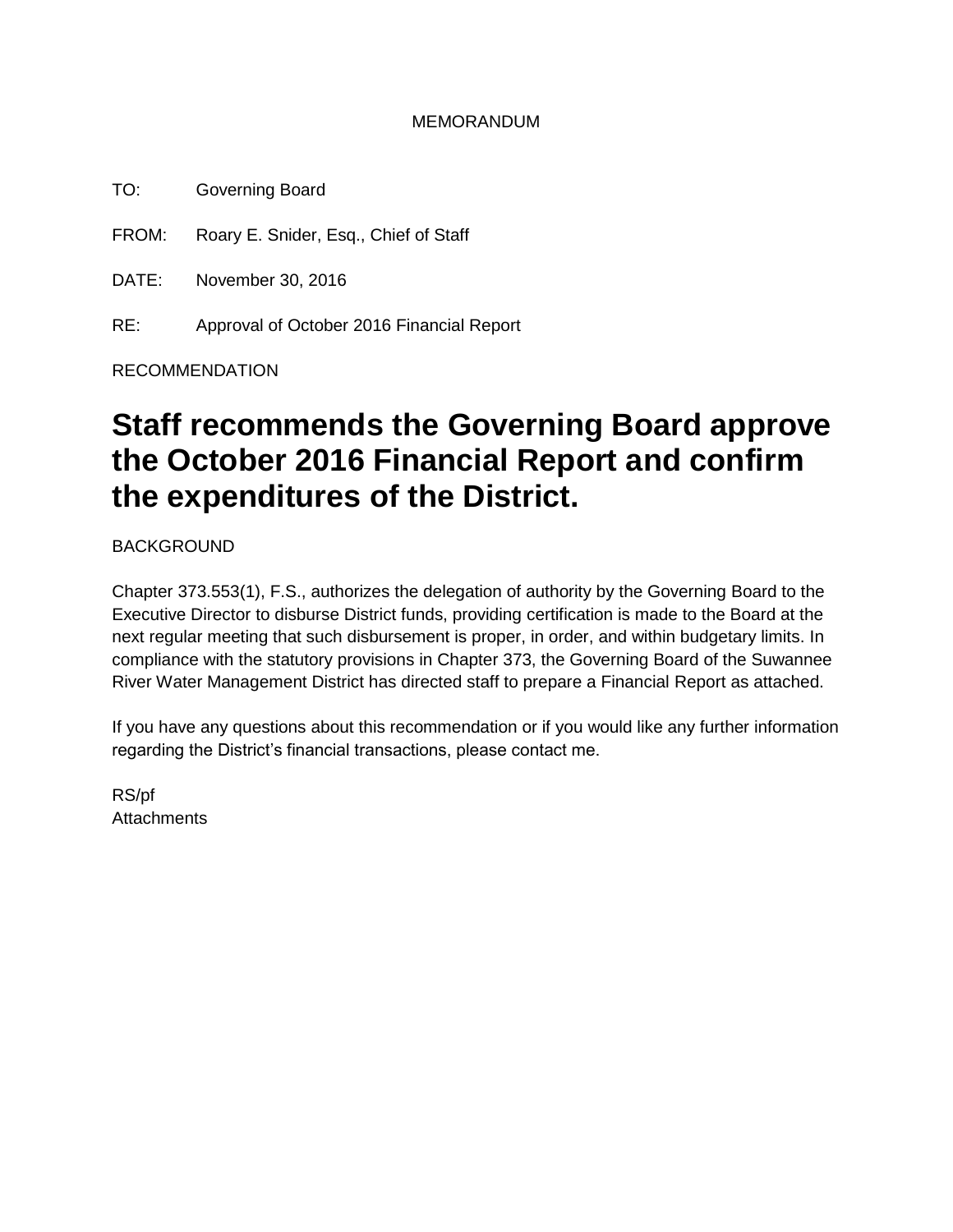| <b>Suwannee River Water Management District</b><br><b>Cash Report</b><br>October 2016 |                                   |                           |                                  |  |
|---------------------------------------------------------------------------------------|-----------------------------------|---------------------------|----------------------------------|--|
| <b>ACCOUNT</b>                                                                        | <b>Monthly</b><br><b>Interest</b> | <b>Interest</b><br>Rate % | <b>Closing</b><br><b>Balance</b> |  |
| <b>Bank of America Permit Fee</b>                                                     |                                   |                           | \$342,485.20                     |  |
| <b>First Federal Permit Fee</b>                                                       | \$8.69                            | 0.30%                     | \$34,500.69                      |  |
| <b>First Federal Depository</b>                                                       | \$802.44                          | 0.60%                     | \$2,713,490.31                   |  |
| <b>SPIA</b>                                                                           | \$58,270.60                       | 1.56%                     | \$42,733,427.68                  |  |
| TOTAL                                                                                 | \$59,081.73                       |                           | \$45,823,903.88                  |  |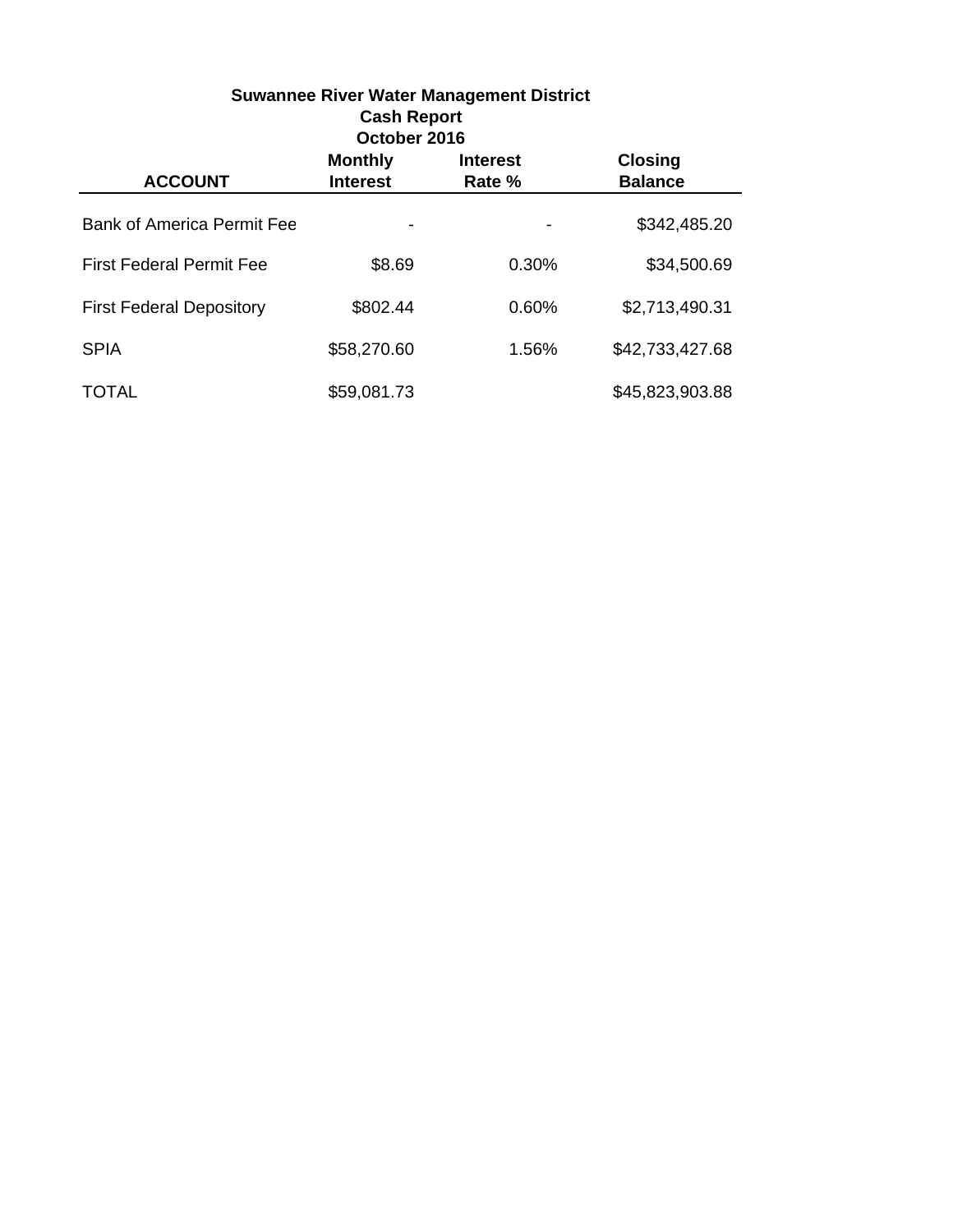#### **Suwannee River Water Management District Statement of Sources and Uses of Funds For the Month ending October 31, 2016 (Unaudited)**

|                            | <b>Current</b><br><b>Budget</b> | <b>Actuals</b><br><b>Through</b><br>10/31/2016 |      | Variance<br>(Under)/Over<br><b>Budget</b> | <b>Actuals As A</b><br>% of Budget |
|----------------------------|---------------------------------|------------------------------------------------|------|-------------------------------------------|------------------------------------|
| <b>Sources</b>             |                                 |                                                |      |                                           |                                    |
| Ad Valorem Property Taxes  | $$5,727,117$ \$                 | 9.730                                          | - \$ | (5,717,387)                               | $0\%$                              |
| Intergovernmental Revenues | \$41,814,726 \$                 | 1,387,097                                      |      | (40,427,629)                              | 3%                                 |
| Interest on Invested Funds | $$244.137$ \$                   | 59,082                                         |      | (185,055)                                 | 24%                                |
| License and Permit Fees    | $$120,000$ \$                   | 8.948                                          |      | (111,052)                                 | 7%                                 |
| Other                      | $$988,488$ \$                   | 152.144                                        |      | (836, 344)                                | 15%                                |
| <b>Fund Balance</b>        | \$18,537,768                    |                                                |      | (18,537,768)                              | $0\%$                              |
| <b>Total Sources</b>       | $$67,432,236$ \$                | 1,617,000                                      |      | (65, 815, 236)                            | 2%                                 |

|                                              | <b>Current</b>  |                     |                     |                       | Available |                         |  |
|----------------------------------------------|-----------------|---------------------|---------------------|-----------------------|-----------|-------------------------|--|
|                                              | <b>Budget</b>   | <b>Expenditures</b> | <b>Encumbrances</b> | <b>Budget</b>         | %Expended | %Obligated <sup>2</sup> |  |
| <b>Uses</b>                                  |                 |                     |                     |                       |           |                         |  |
| Water Resources Planning and Monitoring      | \$10,685,707    | \$153.381           |                     | \$10,842 \$10,521,484 | $1\%$     | 2%                      |  |
| Acquisition, Restoration and Public Works    | \$49,304,118    | \$40.851            | \$5.992             | 49.257.276            | $0\%$     | 0%                      |  |
| Operation and Maintenance of Lands and Works | \$4,420,671     | \$123,031           | \$11.231            | 4.286.409             | 3%        | 3%                      |  |
| Regulation                                   | \$1,367,953     | \$55,213            | \$7,980             | 1,304,760             | 4%        | 5%                      |  |
| Outreach                                     | \$228,202       | \$6.913             | \$0                 | 221.289               | 3%        | 3%                      |  |
| Management and Administration                | \$1.425.585     | \$56.912            | \$17.797            | 1.350.876             | 4%        | 5%                      |  |
| <b>Total Uses</b>                            | \$67.432.236 \$ | 436.301             | 53.842              | \$66.942.093          | 1%        | $1\%$                   |  |

1 Encumbrances represent unexpended balances of open purchase orders and contracts.

 $2$  Represents the sum of expenditures and encumbrances as a percentage of the available budget.

This financial statement is prepared as of October 31, 2016 and covers the interim period since the most recent audited financial statements.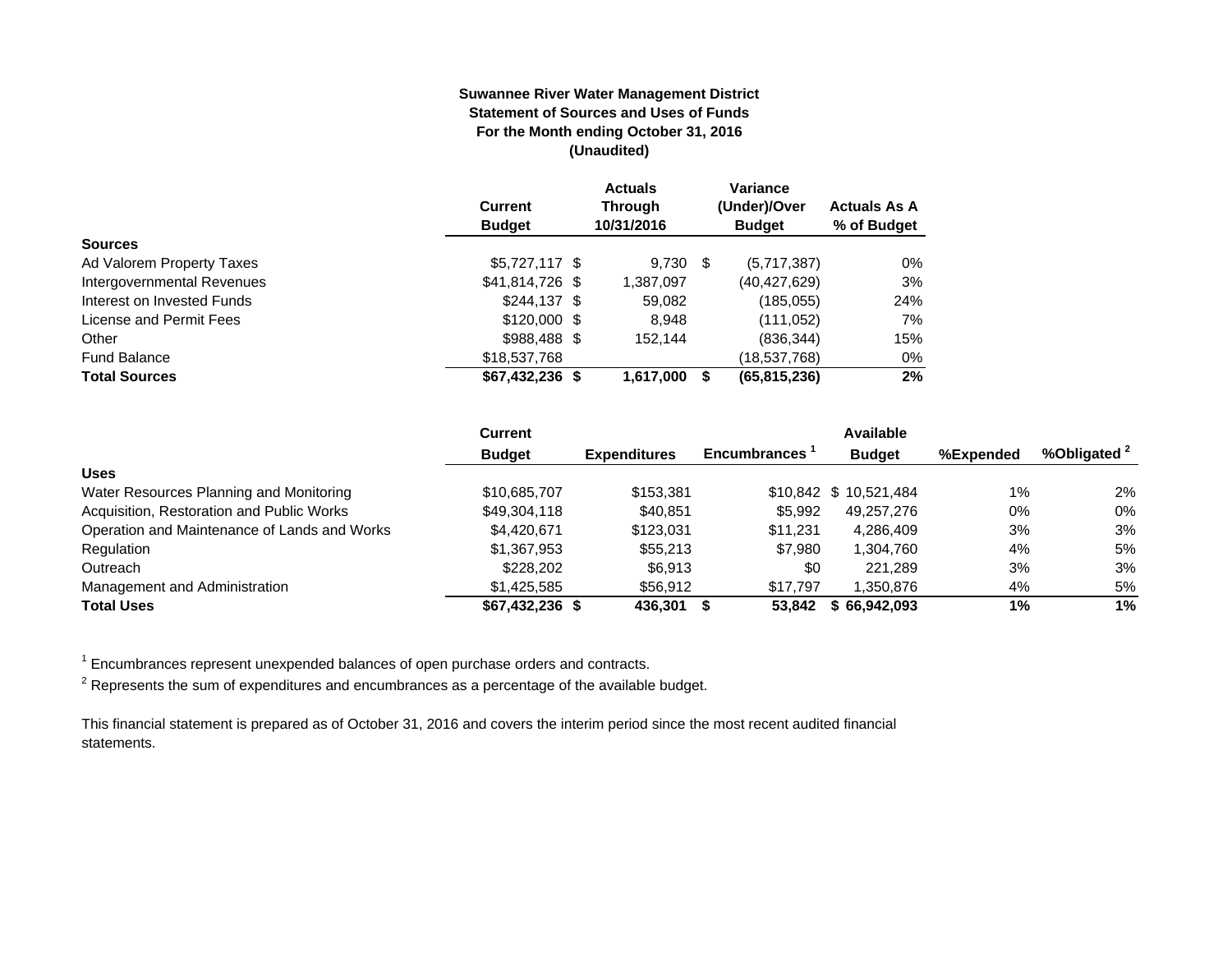|                                                  | $Y-T-D$                  |              | <b>ANNUAL</b> |
|--------------------------------------------------|--------------------------|--------------|---------------|
| Recap of All Funds                               | <b>ACTUAL</b>            | ENCUM.       | <b>BUDGET</b> |
| <b>REVENUES</b>                                  |                          |              |               |
| <b>TOTAL REVENUES</b>                            | 1,616,999.88             | 0.00         | 67,432,236.00 |
| <b>EXPENDITURES</b>                              |                          |              |               |
| <b>TOTAL SALARIES AND BENEFITS</b>               | 322,896.69               | 0.00         | 6,047,220.67  |
| <b>TOTAL OTHER PERSONAL SERVICES</b>             | 43,069.00                | 24,365.80    | 33,500,249.96 |
| <b>TOTAL OPERATING EXPENSES</b>                  | 70,334.89                | 29,476.09    | 1,164,795.00  |
| <b>TOTAL CAPITAL OUTLAY</b>                      | 0.00                     | 0.00         | 215,076.00    |
| <b>TOTAL FIXED CAPITAL OUTLAY</b>                | 0.00                     | 0.00         | 5,275,000.00  |
| <b>TOTAL INTERAGENCY EXPENSES</b>                | 0.00                     | 0.00         | 21,229,894.08 |
| <b>TOTAL EXPENDITURES</b>                        | 436,300.58               | 53,841.89    | 67,432,235.71 |
| <b>EXCESS REVENUES OVER (UNDER) EXPENDITURES</b> | 1,180,699.30             | (53,841.89)  | 0.29          |
|                                                  |                          |              |               |
|                                                  | <u>Y-T-D</u>             |              | <b>ANNUAL</b> |
| Fund 01: General Fund                            | <b>ACTUAL</b>            | ENCUM.       | <b>BUDGET</b> |
| <b>REVENUES</b>                                  |                          |              |               |
| <b>TOTAL REVENUES</b>                            | 70,253.41                | 0.00         | 11,878,485.00 |
| <b>EXPENDITURES</b>                              |                          |              |               |
| TOTAL SALARIES AND BENEFITS                      | 262,662.60               | 0.00         | 5,246,012.49  |
| <b>TOTAL OTHER PERSONAL SERVICES</b>             | 13,456.50                | 18,402.72    | 4,409,775.00  |
| <b>TOTAL OPERATING EXPENSES</b>                  | 70,334.89                | 21,249.50    | 792,714.00    |
| <b>TOTAL CAPITAL OUTLAY</b>                      | 0.00                     | 0.00         | 92,032.00     |
| <b>TOTAL FIXED CAPITAL OUTLAY</b>                | 0.00                     | 0.00         | 0.00          |
| <b>TOTAL INTERAGENCY EXPENSES</b>                | 0.00                     | 0.00         | 1,337,952.00  |
| <b>TOTAL EXPENDITURES</b>                        | 346,453.99               | 39,652.22    | 11,878,485.49 |
| <b>EXCESS REVENUES OVER (UNDER) EXPENDITURES</b> | (276, 200.58)            | (39, 652.22) | (0.49)        |
| *Beginning of Fiscal Year; Revenues budgeted     |                          |              |               |
|                                                  |                          |              |               |
|                                                  | $Y-T-D$<br><b>ACTUAL</b> |              | <b>ANNUAL</b> |
| Fund 2: Emergency Operations                     |                          | ENCUM.       | <b>BUDGET</b> |
| <b>REVENUES</b>                                  |                          |              |               |
| <b>TOTAL REVENUES</b>                            | 0.00                     | 0.00         | 0.00          |
| <b>EXPENDITURES</b>                              |                          |              |               |
| <b>TOTAL SALARIES AND BENEFITS</b>               | 15,770.22                | 0.00         | 0.00          |
| <b>TOTAL OTHER PERSONAL SERVICES</b>             | 0.00                     | 0.00         | 0.00          |
| <b>TOTAL OPERATING EXPENSES</b>                  | 0.00                     | 0.00         | 0.00          |
| <b>TOTAL CAPITAL OUTLAY</b>                      | 0.00                     | 0.00         | 0.00          |
| <b>TOTAL FIXED CAPITAL OUTLAY</b>                | 0.00                     | 0.00         | 0.00          |
| <b>TOTAL INTERAGENCY EXPENSES</b>                | 0.00                     | 0.00         | 0.00          |
| <b>TOTAL EXPENDITURES</b>                        | 15,770.22                | 0.00         | 0.00          |
| <b>EXCESS REVENUES OVER (UNDER) EXPENDITURES</b> | (15, 770.22)             | 0.00         | 0.00          |
| *Salaries associated with Hurricane Hermine      |                          |              |               |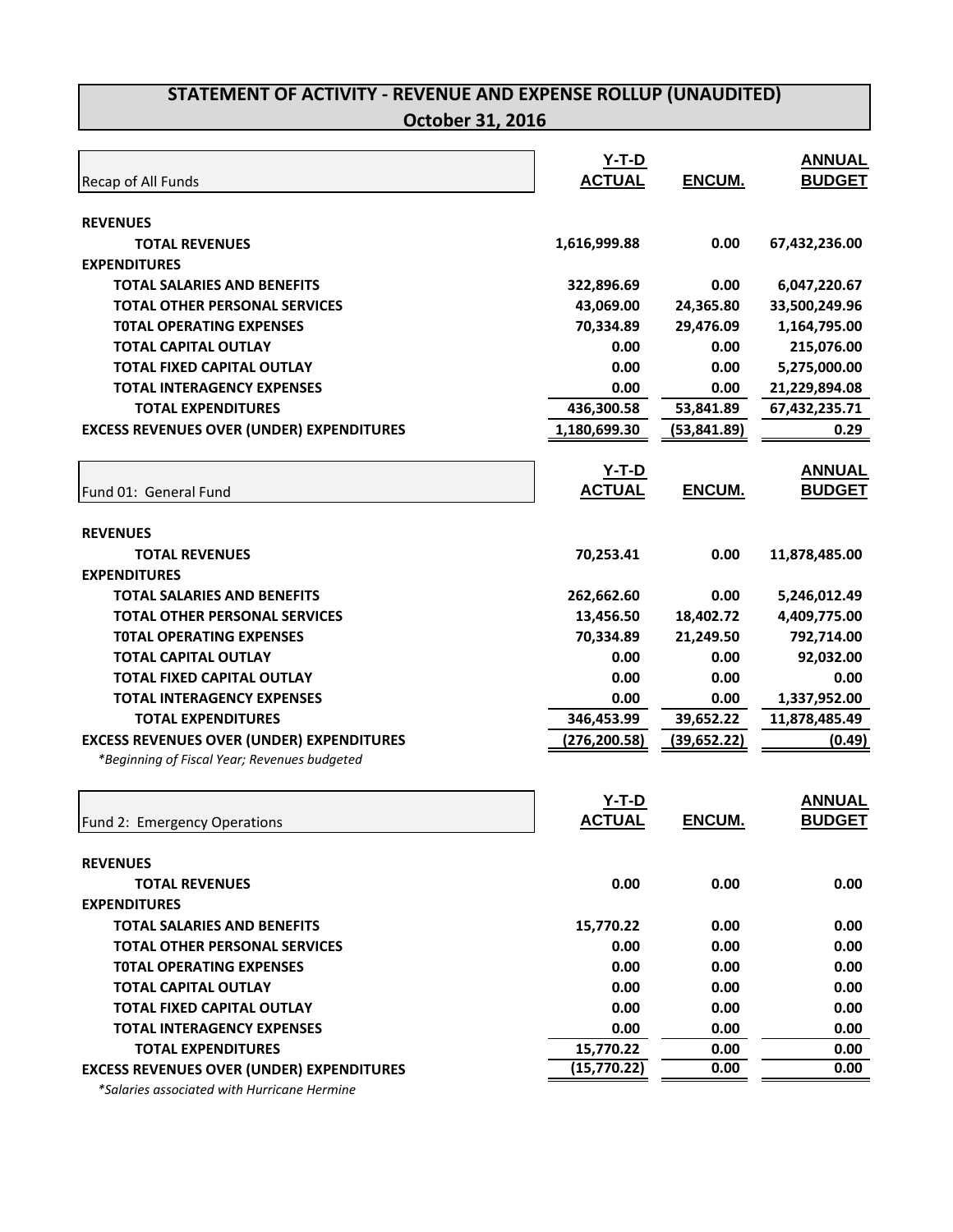|                                                  | $Y-T-D$       |               | <b>ANNUAL</b> |
|--------------------------------------------------|---------------|---------------|---------------|
| Fund 05: Middle Suwannee                         | <b>ACTUAL</b> | ENCUM.        | <b>BUDGET</b> |
|                                                  |               |               |               |
| <b>REVENUES</b>                                  |               |               |               |
| <b>TOTAL REVENUES</b>                            | 0.00          | 0.00          | 589,083.00    |
| <b>EXPENDITURES</b>                              |               |               |               |
| <b>TOTAL SALARIES AND BENEFITS</b>               | 0.00          | 0.00          | 0.00          |
| <b>TOTAL OTHER PERSONAL SERVICES</b>             | 0.00          | 0.00          | 589,083.00    |
| <b>TOTAL OPERATING EXPENSES</b>                  | 0.00          | 0.00          | 0.00          |
| <b>TOTAL CAPITAL OUTLAY</b>                      | 0.00          | 0.00          | 0.00          |
| <b>TOTAL FIXED CAPITAL OUTLAY</b>                | 0.00          | 0.00          | 0.00          |
| <b>TOTAL INTERAGENCY EXPENSES</b>                | 0.00          | 0.00          | 0.00          |
| <b>TOTAL EXPENDITURES</b>                        | 0.00          | 0.00          | 589,083.00    |
| <b>EXCESS REVENUES OVER (UNDER) EXPENDITURES</b> | 0.00          | 0.00          | 0.00          |
|                                                  |               |               |               |
|                                                  | <u>Y-T-D</u>  |               | <b>ANNUAL</b> |
| Fund 06: Springs Appropriation                   | <b>ACTUAL</b> | <b>ENCUM.</b> | <b>BUDGET</b> |
|                                                  |               |               |               |
| <b>REVENUES</b>                                  |               |               |               |
| <b>TOTAL REVENUES</b>                            | 0.00          | 0.00          | 30,647,104.00 |
| <b>EXPENDITURES</b>                              |               |               |               |
| <b>TOTAL SALARIES AND BENEFITS</b>               | 26.74         | 0.00          | 0.00          |
| <b>TOTAL OTHER PERSONAL SERVICES</b>             | 0.00          | 0.00          | 18,387,989.20 |
| <b>TOTAL OPERATING EXPENSES</b>                  | 0.00          | 0.00          | 0.00          |
| <b>TOTAL CAPITAL OUTLAY</b>                      | 0.00          | 0.00          | 0.00          |
| <b>TOTAL FIXED CAPITAL OUTLAY</b>                | 0.00          | 0.00          | 0.00          |
| <b>TOTAL INTERAGENCY EXPENSES</b>                | 0.00          | 0.00          | 12,259,114.00 |
| <b>TOTAL EXPENDITURES</b>                        | 26.74         | 0.00          | 30,647,103.20 |
| <b>EXCESS REVENUES OVER (UNDER) EXPENDITURES</b> | (26.74)       | 0.00          | 0.80          |
|                                                  |               |               |               |
|                                                  | $Y-T-D$       |               | <b>ANNUAL</b> |
| Fund 07: Local Revenue                           | <b>ACTUAL</b> | ENCUM.        | <b>BUDGET</b> |
|                                                  |               |               |               |
| <b>REVENUES</b>                                  |               |               |               |
| <b>TOTAL REVENUES</b>                            | 0.00          | 0.00          | 105,600.00    |
| <b>EXPENDITURES</b>                              |               |               |               |
| <b>TOTAL SALARIES AND BENEFITS</b>               | 0.00          | 0.00          | 0.00          |
| <b>TOTAL OTHER PERSONAL SERVICES</b>             | 0.00          | 0.00          | 0.00          |
| <b>TOTAL OPERATING EXPENSES</b>                  | 0.00          | 0.00          | 0.00          |
| <b>TOTAL CAPITAL OUTLAY</b>                      | 0.00          | 0.00          | 0.00          |
| <b>TOTAL FIXED CAPITAL OUTLAY</b>                | 0.00          | 0.00          | 0.00          |
| <b>TOTAL INTERAGENCY EXPENSES</b>                | 0.00          | 0.00          | 105,600.00    |
| <b>TOTAL EXPENDITURES</b>                        | 0.00          | 0.00          | 105,600.00    |
| <b>EXCESS REVENUES OVER (UNDER) EXPENDITURES</b> | 0.00          | 0.00          | 0.00          |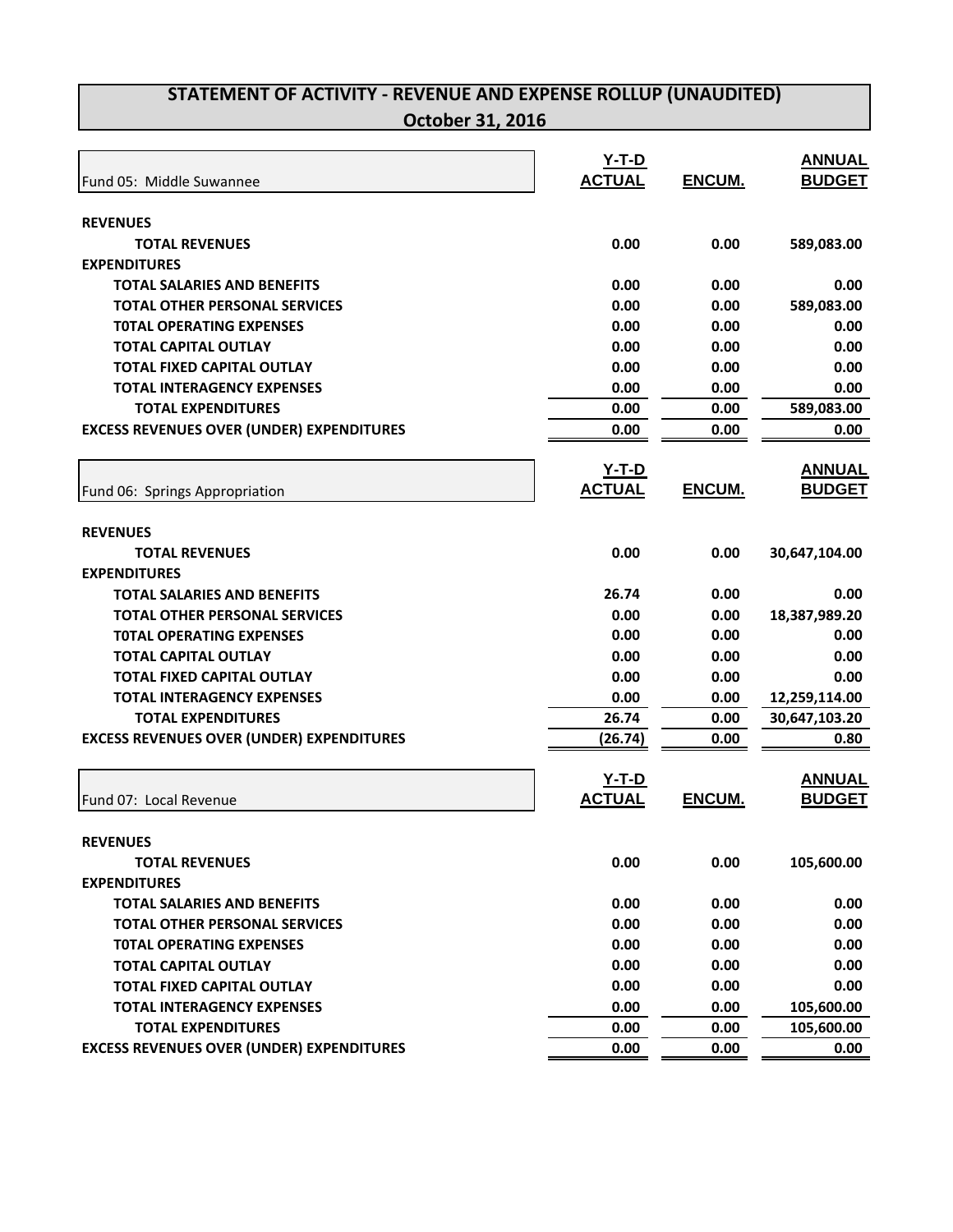|                                                  | <u>Y-T-D</u>  |          | <b>ANNUAL</b> |
|--------------------------------------------------|---------------|----------|---------------|
| Fund 08: WMLTF / Springs                         | <b>ACTUAL</b> | ENCUM.   | <b>BUDGET</b> |
|                                                  |               |          |               |
| <b>REVENUES</b>                                  |               |          |               |
| <b>TOTAL REVENUES</b>                            | 3,393.21      | 0.00     | 329,352.00    |
| <b>EXPENDITURES</b>                              |               |          |               |
| TOTAL SALARIES AND BENEFITS                      | 12,215.78     | 0.00     | 0.00          |
| <b>TOTAL OTHER PERSONAL SERVICES</b>             | 0.00          | 987.50   | 290,917.00    |
| <b>TOTAL OPERATING EXPENSES</b>                  | 0.00          | 0.00     | 0.00          |
| <b>TOTAL CAPITAL OUTLAY</b>                      | 0.00          | 0.00     | 0.00          |
| <b>TOTAL FIXED CAPITAL OUTLAY</b>                | 0.00          | 0.00     | 0.00          |
| <b>TOTAL INTERAGENCY EXPENSES</b>                | 0.00          | 0.00     | 38,435.08     |
| <b>TOTAL EXPENDITURES</b>                        | 12,215.78     | 987.50   | 329,352.08    |
| <b>EXCESS REVENUES OVER (UNDER) EXPENDITURES</b> | (8,822.57)    | (987.50) | (0.08)        |
|                                                  | <u>Y-T-D</u>  |          | <b>ANNUAL</b> |
| Fund 10: Florida Forever & P-2000                | <b>ACTUAL</b> | ENCUM.   | <b>BUDGET</b> |
|                                                  |               |          |               |
| <b>REVENUES</b>                                  |               |          |               |
| <b>TOTAL REVENUES</b>                            | 1,356,252.54  | 0.00     | 7,000,000.00  |
| <b>EXPENDITURES</b>                              |               |          |               |
| <b>TOTAL SALARIES AND BENEFITS</b>               | 0.00          | 0.00     | 0.00          |
| <b>TOTAL OTHER PERSONAL SERVICES</b>             | 0.00          | 0.00     | 0.00          |
| <b>TOTAL OPERATING EXPENSES</b>                  | 0.00          | 0.00     | 0.00          |
| <b>TOTAL CAPITAL OUTLAY</b>                      | 0.00          | 0.00     | 0.00          |
| <b>TOTAL FIXED CAPITAL OUTLAY</b>                | 0.00          | 0.00     | 5,000,000.00  |
| <b>TOTAL INTERAGENCY EXPENSES</b>                | 0.00          | 0.00     | 2,000,000.00  |
| <b>TOTAL EXPENDITURES</b>                        | 0.00          | 0.00     | 7,000,000.00  |
| <b>EXCESS REVENUES OVER (UNDER) EXPENDITURES</b> | 1,356,252.54  | 0.00     | 0.00          |
|                                                  |               |          |               |
|                                                  | $Y-T-D$       |          | <b>ANNUAL</b> |
| Fund 12: DOT ETDM                                | <b>ACTUAL</b> | ENCUM.   | <b>BUDGET</b> |
| <b>REVENUES</b>                                  |               |          |               |
| <b>TOTAL REVENUES</b>                            | 54.58         | 0.00     | 0.00          |
| <b>EXPENDITURES</b>                              |               |          |               |
| <b>TOTAL SALARIES AND BENEFITS</b>               | 488.08        | 0.00     | 0.00          |
| <b>TOTAL OTHER PERSONAL SERVICES</b>             | 0.00          | 0.00     | 0.00          |
| <b>TOTAL OPERATING EXPENSES</b>                  | 0.00          | 0.00     | 0.00          |
| <b>TOTAL CAPITAL OUTLAY</b>                      | 0.00          | 0.00     | 0.00          |
| <b>TOTAL FIXED CAPITAL OUTLAY</b>                | 0.00          | 0.00     | 0.00          |
| <b>TOTAL INTERAGENCY EXPENSES</b>                | 0.00          | 0.00     | 0.00          |
| <b>TOTAL EXPENDITURES</b>                        | 488.08        | 0.00     | 0.00          |
| <b>EXCESS REVENUES OVER (UNDER) EXPENDITURES</b> | (433.50)      | 0.00     | 0.00          |
|                                                  |               |          |               |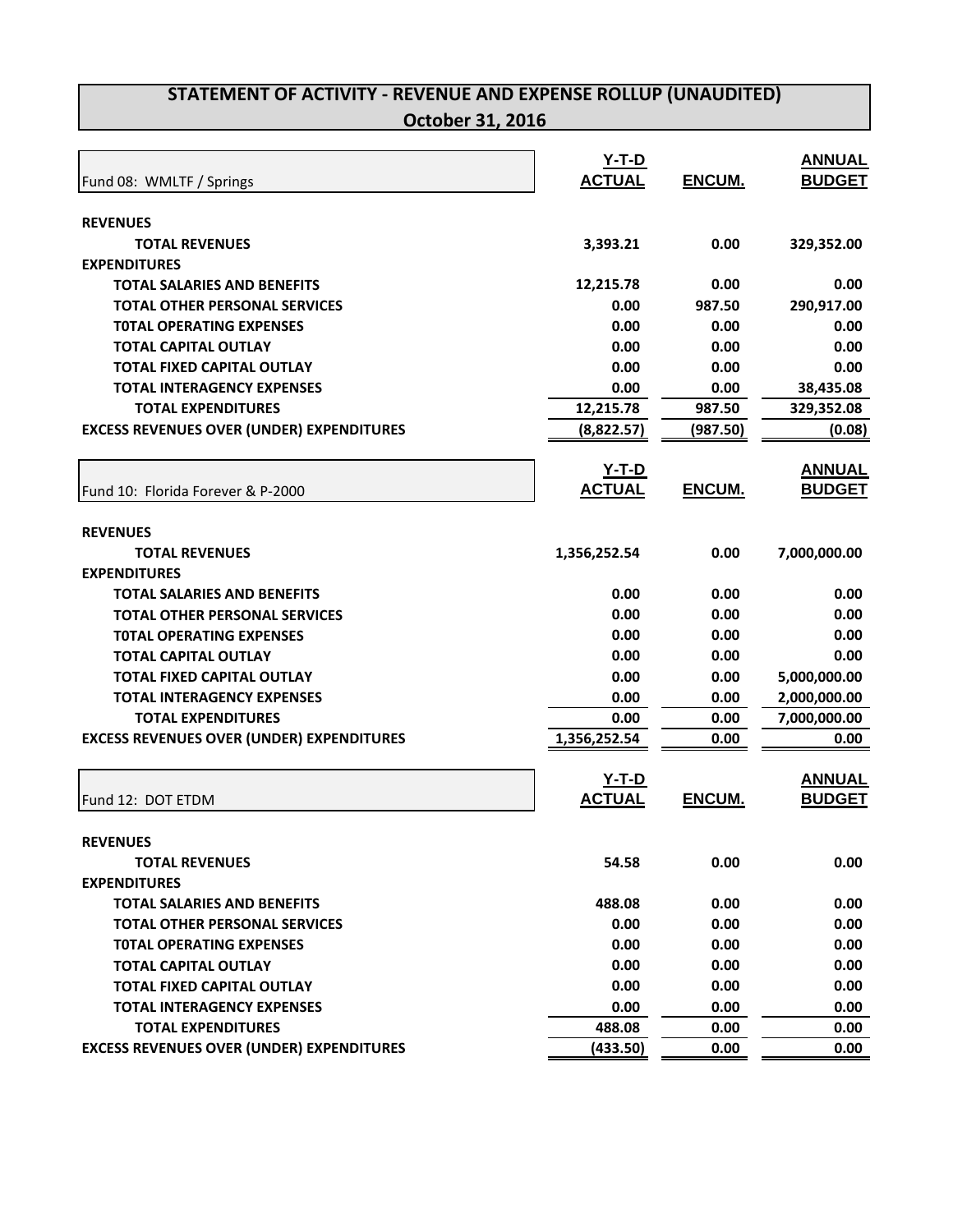|                                                  | <b>Y-T-D</b>  |               | <b>ANNUAL</b> |
|--------------------------------------------------|---------------|---------------|---------------|
| Fund 13: Land Management/Operations              | <b>ACTUAL</b> | ENCUM.        | <b>BUDGET</b> |
|                                                  |               |               |               |
| <b>REVENUES</b>                                  |               |               |               |
| <b>TOTAL REVENUES</b>                            | 151,219.04    | 0.00          | 4,237,071.00  |
| <b>EXPENDITURES</b>                              |               |               |               |
| <b>TOTAL SALARIES AND BENEFITS</b>               | 31,182.64     | 0.00          | 801,208.18    |
| <b>TOTAL OTHER PERSONAL SERVICES</b>             | 0.00          | 0.00          | 2,088,829.00  |
| <b>TOTAL OPERATING EXPENSES</b>                  | 0.00          | 8,226.59      | 372,081.00    |
| <b>TOTAL CAPITAL OUTLAY</b>                      | 0.00          | 0.00          | 123,044.00    |
| <b>TOTAL FIXED CAPITAL OUTLAY</b>                | 0.00          | 0.00          | 275,000.00    |
| <b>TOTAL INTERAGENCY EXPENSES</b>                | 0.00          | 0.00          | 576,909.00    |
| <b>TOTAL EXPENDITURES</b>                        | 31,182.64     | 8,226.59      | 4,237,071.18  |
| <b>EXCESS REVENUES OVER (UNDER) EXPENDITURES</b> | 120,036.40    | (8, 226.59)   | (0.18)        |
|                                                  |               |               |               |
|                                                  | <u>Y-T-D</u>  |               | <b>ANNUAL</b> |
| Fund 15: ERP & Wetlands                          | <b>ACTUAL</b> | ENCUM.        | <b>BUDGET</b> |
| <b>REVENUES</b>                                  |               |               |               |
| <b>TOTAL REVENUES</b>                            | 0.00          | 0.00          | 0.00          |
| <b>EXPENDITURES</b>                              |               |               |               |
| TOTAL SALARIES AND BENEFITS                      | 0.00          | 0.00          | 0.00          |
| <b>TOTAL OTHER PERSONAL SERVICES</b>             | 0.00          | 4,975.58      | 0.00          |
| <b>TOTAL OPERATING EXPENSES</b>                  | 0.00          | 0.00          | 0.00          |
| <b>TOTAL CAPITAL OUTLAY</b>                      | 0.00          | 0.00          | 0.00          |
| <b>TOTAL FIXED CAPITAL OUTLAY</b>                | 0.00          | 0.00          | 0.00          |
| <b>TOTAL INTERAGENCY EXPENSES</b>                | 0.00          | 0.00          | 0.00          |
| <b>TOTAL EXPENDITURES</b>                        | 0.00          | 4,975.58      | 0.00          |
| <b>EXCESS REVENUES OVER (UNDER) EXPENDITURES</b> | 0.00          | (4, 975.58)   | 0.00          |
|                                                  |               |               |               |
|                                                  | $Y-T-D$       |               | <b>ANNUAL</b> |
| Fund 19: DOT Mitigation                          | <b>ACTUAL</b> | <b>ENCUM.</b> | <b>BUDGET</b> |
|                                                  |               |               |               |
| <b>REVENUES</b>                                  |               |               |               |
| <b>TOTAL REVENUES</b>                            | 1,664.72      | 0.00          | 1,074,132.00  |
| <b>EXPENDITURES</b>                              |               |               |               |
| <b>TOTAL SALARIES AND BENEFITS</b>               | 226.26        | 0.00          | 0.00          |
| <b>TOTAL OTHER PERSONAL SERVICES</b>             | 0.00          | 0.00          | 1,074,131.43  |
| <b>TOTAL OPERATING EXPENSES</b>                  | 0.00          | 0.00          | 0.00          |
| <b>TOTAL CAPITAL OUTLAY</b>                      | 0.00          | 0.00          | 0.00          |
| <b>TOTAL FIXED CAPITAL OUTLAY</b>                | 0.00          | 0.00          | 0.00          |
| <b>TOTAL INTERAGENCY EXPENSES</b>                | 0.00          | 0.00          | 0.00          |
| <b>TOTAL EXPENDITURES</b>                        | 226.26        | 0.00          | 1,074,131.43  |
| <b>EXCESS REVENUES OVER (UNDER) EXPENDITURES</b> | 1,438.46      | 0.00          | 0.57          |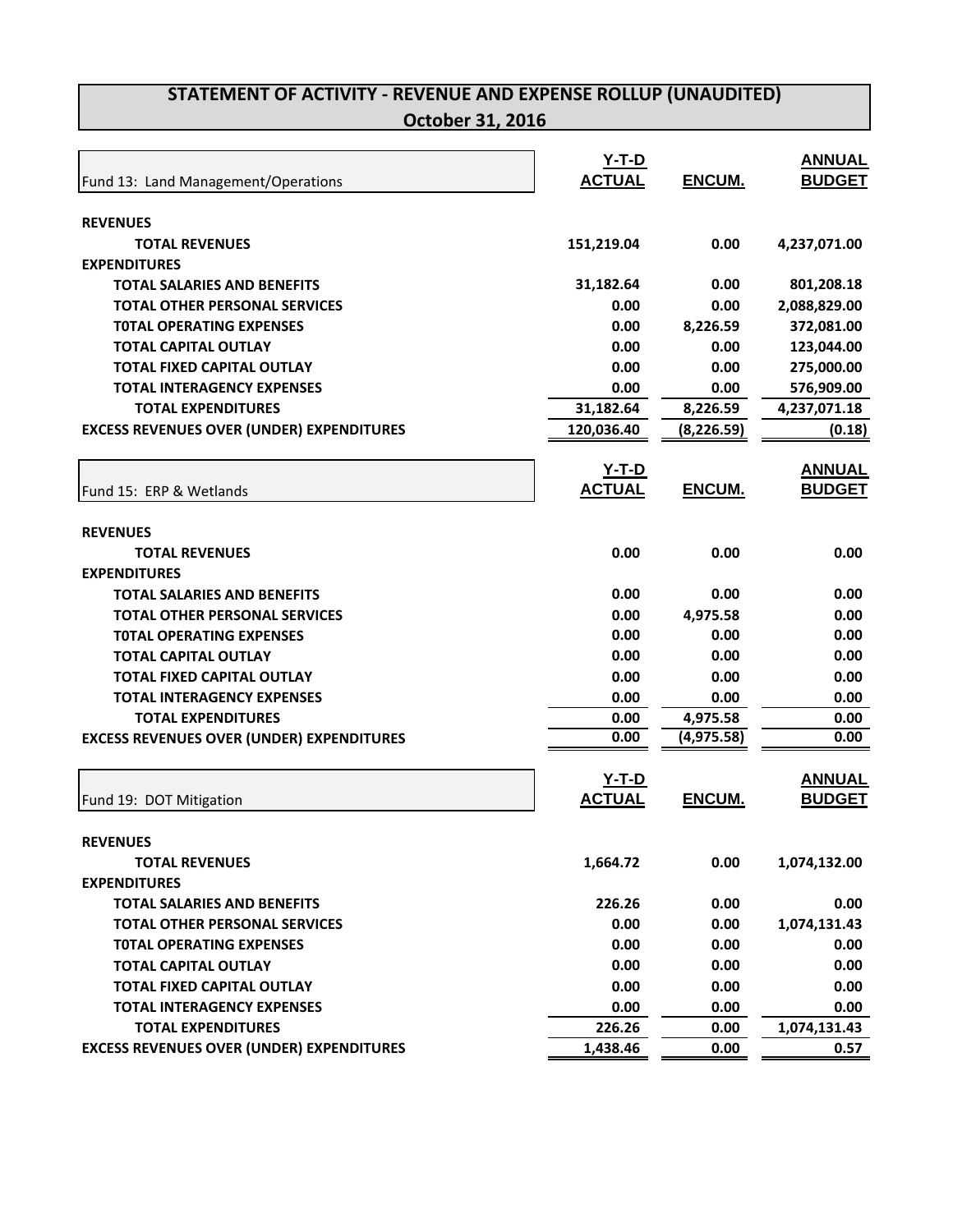|                                                  | <u>Y-T-D</u>  |               | <b>ANNUAL</b> |
|--------------------------------------------------|---------------|---------------|---------------|
| Fund 29: SRP                                     | <b>ACTUAL</b> | ENCUM.        | <b>BUDGET</b> |
|                                                  |               |               |               |
| <b>REVENUES</b>                                  |               |               |               |
| <b>TOTAL REVENUES</b>                            | 1,678.66      | 0.00          | 175,000.00    |
| <b>EXPENDITURES</b>                              |               |               |               |
| <b>TOTAL SALARIES AND BENEFITS</b>               | 0.00          | 0.00          | 0.00          |
| <b>TOTAL OTHER PERSONAL SERVICES</b>             | 0.00          | 0.00          | 0.00          |
| <b>TOTAL OPERATING EXPENSES</b>                  | 0.00          | 0.00          | 0.00          |
| <b>TOTAL CAPITAL OUTLAY</b>                      | 0.00          | 0.00          | 0.00          |
| <b>TOTAL FIXED CAPITAL OUTLAY</b>                | 0.00          | 0.00          | 0.00          |
| <b>TOTAL INTERAGENCY EXPENSES</b>                | 0.00          | 0.00          | 175,000.00    |
| <b>TOTAL EXPENDITURES</b>                        | 0.00          | 0.00          | 175,000.00    |
| <b>EXCESS REVENUES OVER (UNDER) EXPENDITURES</b> | 1,678.66      | 0.00          | 0.00          |
|                                                  | <u>Y-T-D</u>  |               | <b>ANNUAL</b> |
| Fund 33: PCS Mitigation                          | <b>ACTUAL</b> | ENCUM.        | <b>BUDGET</b> |
|                                                  |               |               |               |
| <b>REVENUES</b>                                  |               |               |               |
| <b>TOTAL REVENUES</b>                            | 144.46        | 0.00          | 0.00          |
| <b>EXPENDITURES</b>                              |               |               |               |
| <b>TOTAL SALARIES AND BENEFITS</b>               | 0.00          | 0.00          | 0.00          |
| <b>TOTAL OTHER PERSONAL SERVICES</b>             | 0.00          | 0.00          | 0.00          |
| <b>TOTAL OPERATING EXPENSES</b>                  | 0.00          | 0.00          | 0.00          |
| <b>TOTAL CAPITAL OUTLAY</b>                      | 0.00          | 0.00          | 0.00          |
| <b>TOTAL FIXED CAPITAL OUTLAY</b>                | 0.00          | 0.00          | 0.00          |
| <b>TOTAL INTERAGENCY EXPENSES</b>                | 0.00          | 0.00          | 0.00          |
| <b>TOTAL EXPENDITURES</b>                        | 0.00          | 0.00          | 0.00          |
| <b>EXCESS REVENUES OVER (UNDER) EXPENDITURES</b> | 144.46        | 0.00          | 0.00          |
|                                                  |               |               |               |
|                                                  | $Y-T-D$       |               | <b>ANNUAL</b> |
| Fund 51: District Ag Cost Share                  | <b>ACTUAL</b> | <b>ENCUM.</b> | <b>BUDGET</b> |
| <b>REVENUES</b>                                  |               |               |               |
|                                                  |               |               |               |
| <b>TOTAL REVENUES</b>                            | 1,575.18      | 0.00          | 2,173,213.00  |
| <b>EXPENDITURES</b>                              |               |               |               |
| <b>TOTAL SALARIES AND BENEFITS</b>               | 0.00          | 0.00          | 0.00          |
| <b>TOTAL OTHER PERSONAL SERVICES</b>             | 0.00          | 0.00          | 2,114,213.33  |
| <b>TOTAL OPERATING EXPENSES</b>                  | 0.00          | 0.00          | 0.00          |
| <b>TOTAL CAPITAL OUTLAY</b>                      | 0.00          | 0.00          | 0.00          |
| <b>TOTAL FIXED CAPITAL OUTLAY</b>                | 0.00          | 0.00          | 0.00          |
| <b>TOTAL INTERAGENCY EXPENSES</b>                | 0.00          | 0.00          | 59,000.00     |
| <b>TOTAL EXPENDITURES</b>                        | 0.00          | 0.00          | 2,173,213.33  |
| <b>EXCESS REVENUES OVER (UNDER) EXPENDITURES</b> | 1,575.18      | 0.00          | (0.33)        |